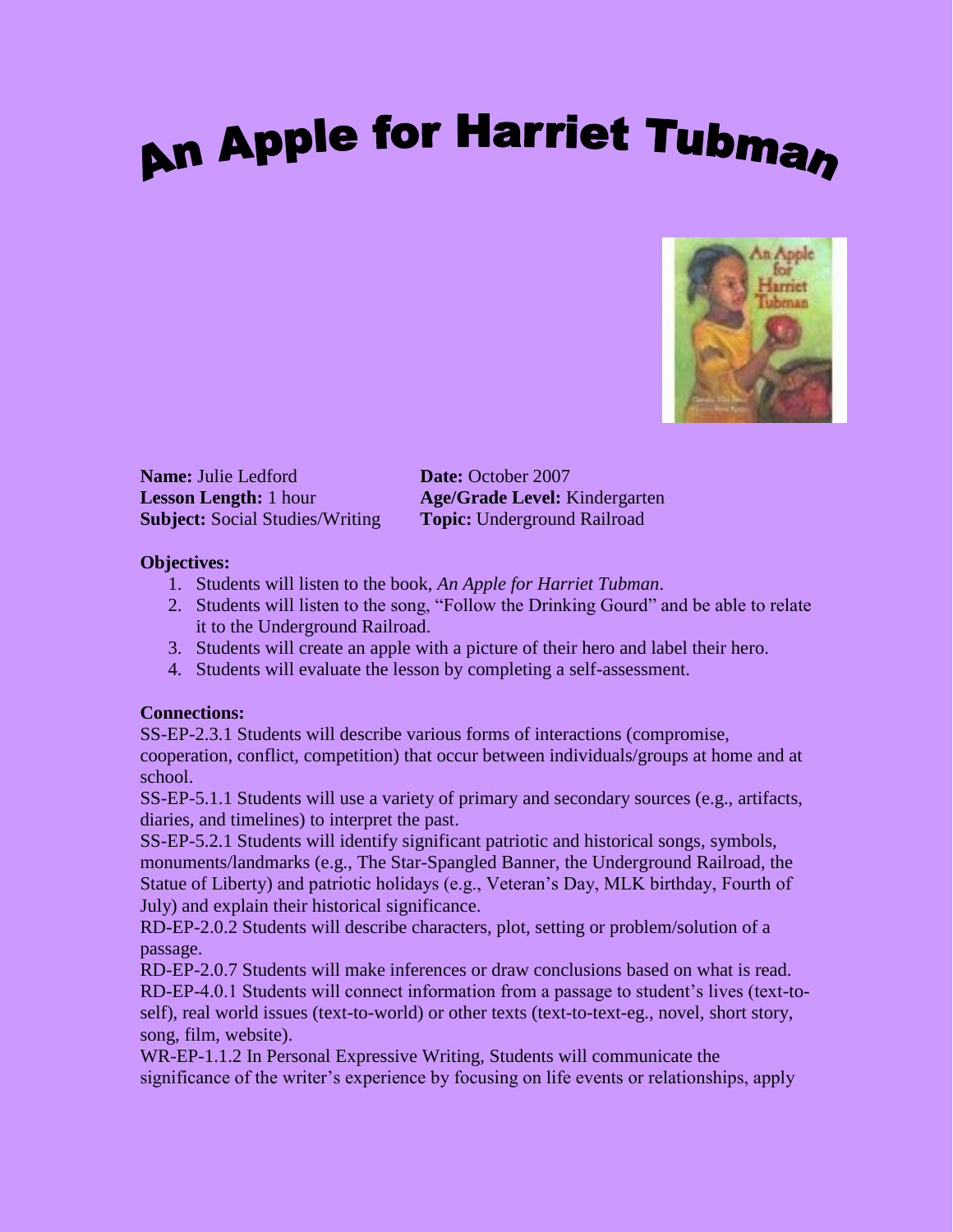characteristics of the selected form (e.g., personal narrative, personal memoir), create a point of view, and use a suitable tone or appropriate voice.

#### **Context:**

This is the first lesson in our unit on the Underground Railroad. It is being introduced in our apple unit and will be focused on more in February during our Black History unit.

#### **Materials:**

- 1 copy of the book, *An Apple for Harriet Tubman* by Glennette Tilley Turner
- $\circ$  Copies of Apple pattern on construction paper (red, yellow, & green)
- $\circ$  Copies of stems (1 for each student on brown construction paper)
- $\circ$  Copies of leaves (2 for each student on green construction paper)
- $\circ$  Pencils, crayons, scissors, glue
- *Steal Away: Songs of the Underground Railroad* CD by Kim and Reggie Harris
- $\circledcirc$  Large piece of brown butcher block paper to make tree trunk for hall display
- $\circ$  Large piece of green butcher block paper to make leaves for hall display
- $\circledcirc$  Copies of student self-assessment

#### **Procedures:**

*Call students to the carpet by tables.*

- 1. Tell students, "Today, we're going to learn something new about apples. We're going to learn about a hero who really loved apples. We will also make an apple of someone we think is a hero and label that person. I want you to be a good listener and hard worker today because we're going to do a self-assessment at the end of the lesson to see how well you think you did."
- 2. Ask, "Has anyone ever heard about the Underground Railroad or Harriet Tubman?" Take a few responses and tell students that they will learn more about both today.
- 3. Read the book, *An Apple for Harriet Tubman* by Glennette Tilley Turner. Stop throughout the book to ask questions and check for students' understanding.
- 4. Discuss vocabulary: Underground Railroad, conductor, passenger, overseer, slave, Master, safe house, North Star to check for students' understanding.
- 5. Tell students that they will get to listen to music that slaves used to sing to help escape from slavery. Listen to "Follow the Drinking Gourd" (#10) on *Steal Away: Songs of the Underground Railroad* CD by Kim and Reggie Harris.
- 6. "Now that you've learned about how Harriet Tubman was a hero by helping so many slaves escape from slavery, I want you to think about someone who is a hero to you. Take a few responses. Tell students that they are going to draw a picture of their hero and label who that person is. Model an example of your hero for them.
- 7. Send students back to their seats by the color of clothing they are wearing.
- 8. "Since Harriet Tubman was a hero and liked apples so much, we're going to draw our heroes on apples and decorate an apple tree in our hall." Call on the quietest table to choose a red, yellow, or green apple to draw and label their hero on.
- 9. Give students time to work. Share a few at the end.
- 10. Review Underground Railroad vocabulary and Harriet Tubman.